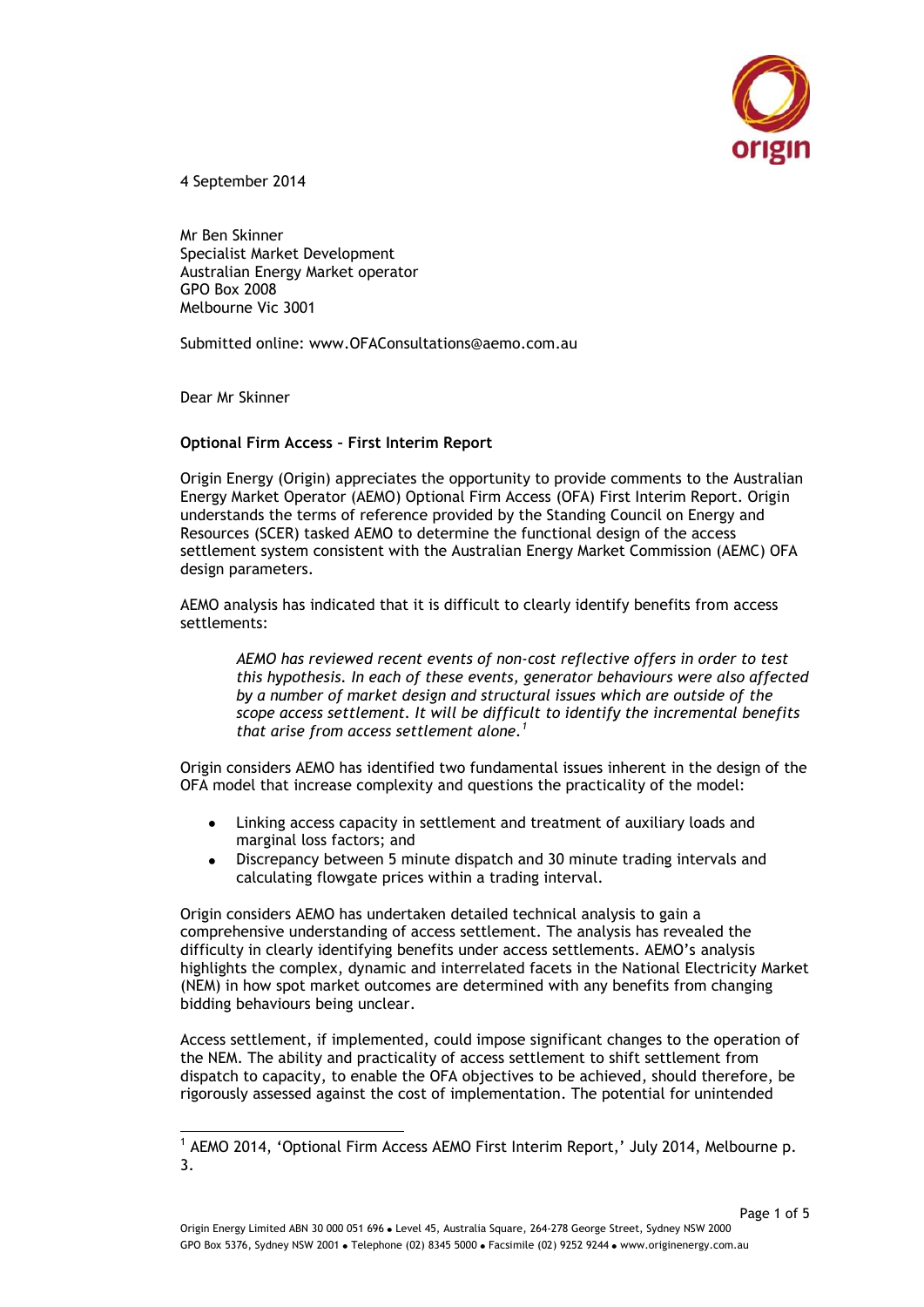consequences through any stagged implementation should also be assessed in determining whether to implement access settlement.

Should you have any questions or wish to discuss this information further, please contact Ashley Kemp on (02) 9503 5061 or [ashley.kemp@originenergy.com.au.](mailto:ashley.kemp@originenergy.com.au)

Yours sincerely,

R.K.N. Rd.l.

Keith Robertson Manager – Wholesale and Retail Regulatory Policy Energy Risk Management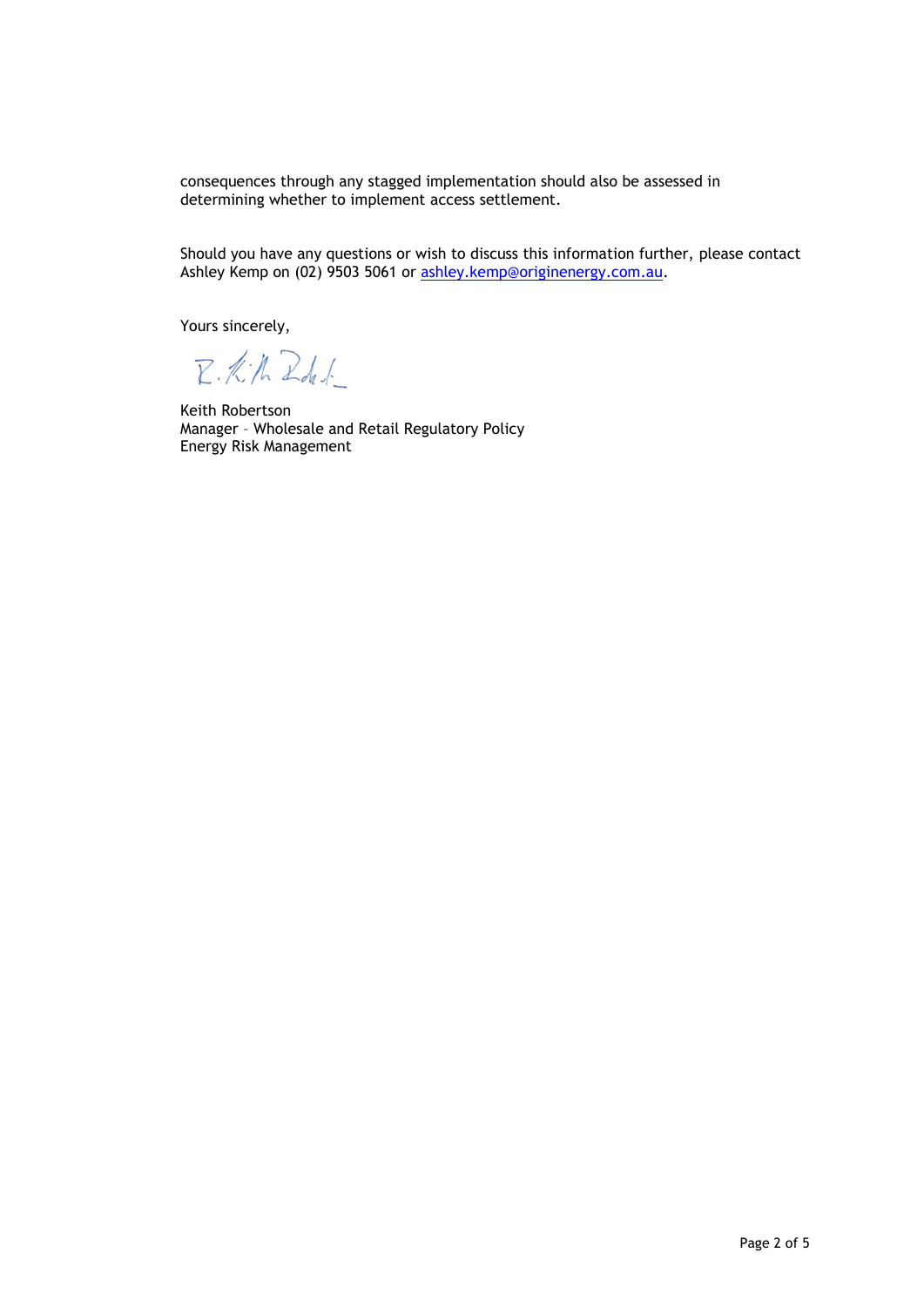# *1. Limited identifiable benefits in access settlement*

Origin supports the approach of AEMO in determining whether access settlement is practical to implement and how it is likely to influence dispatch. In assessing the design elements in access settlement AEMO has been required to assess the practicality of introducing access settlement and whether access settlement will lead to a perceived improvement in generator bidding behaviour.

Origin is supportive of the approach AEMO has taken to testing with a detailed technical platform notwithstanding the constraints from testing access settlements over a limited historical period. Such an approach is likely to be more rigorous and closer to power system operating conditions than stylised economic modelling. AEMO indicated however, that it is difficult to clearly identify benefits from access settlements from testing:

*AEMO has reviewed recent events of non-cost reflective offers in order to test this hypothesis. In each of these events, generator behaviours were also affected by a number of market design and structural issues which are outside of the scope access settlement. It will be difficult to identify the incremental benefits that arise from access settlement alone.<sup>2</sup>*

AEMO has also identified a number of potential aspects under access settlement where it may not be able to achieve its stated objectives.<sup>3</sup>

*2. Access settlement design*

The Standing Council on Energy and Resources tasked AEMO to design and develop an implementation plan for the access settlement system consistent with the AEMC design parameters. AEMO has identified a number of impractical and complex design elements under access settlements that could lead to inefficiencies where access settlement be implemented. The practical difficulties in designing and implementing access settlement are derived from the approach of the AEMC through the Transmission Frameworks Review (TFR) to decouple access and dispatch and link capacity with access.

AEMO has identified two fundamental design issues with access settlement that determine the practicality and workability of the model:

- Linking access with capacity in settlement; and
- The discrepancy between 5 minute dispatch and 30 minute trading intervals.

#### *Settlement based on capacity*

As outlined in the Optional Firm Access Technical Report, access settlement is the process that de-links dispatch from access. As opposed to current arrangements where settlement is derived from dispatch outcomes, settlement outcomes will be derived from generator capacity entitlements under the firm access standard. The intent of access settlement is to shift from settlements derived from sent out energy to settlement derived from an acquired financial capacity.

 $\frac{1}{2}$  AEMO 2014. p. 3.

 $3$  lbid. p. 17.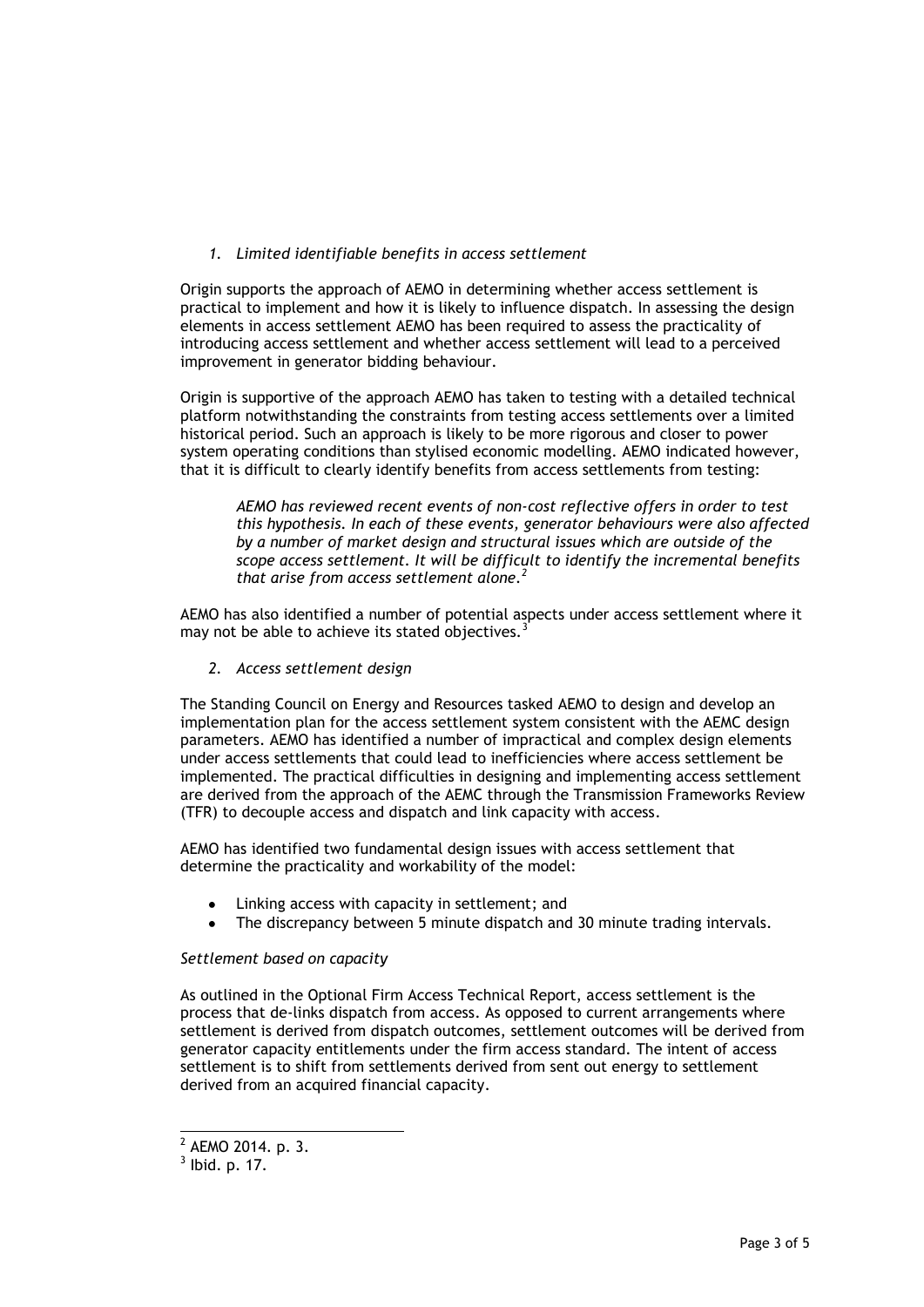AEMO has identified a potentially significant issue with the design of access settlement with the treatment of ancillary loads.<sup>4</sup> Under current arrangements, a generator receives a dispatch target incorporating total generation with auxiliary load deducted from sentout generation. Under access settlement, as auxiliary loads are factored into dispatch, they could be settled at the local flow gate price. This could create an anomaly where the auxiliary load is settled based on the local flowgate price rather than the Regional Reference Node (RRP) potentially leading to negative settlement residues.

The practicality of grandfathering existing arrangements within access settlements can only be measured against the practicality of access settlements in total. Permanent carve-outs and exemptions for specific aspects within NEM power system operations are likely to lead to inefficiencies and question the workability of the model more generally.

#### *Five minute dispatch and thirty minute trading intervals*

The approach of the AEMC to the calculation of access settlements is to retain existing market parameters where trading intervals (TI) are 30 minute periods with settlement calculated on the basis of 5 minute dispatch intervals (DI). This adds additional complexity to the settlements process by incorporating the RRP in addition to the marginal constraint value or flowgate price for every dispatch interval where a constraint binds at a flowgate through a trading interval.

Access settlement requires the marginal value of the constraint to be incorporated into the settlements process, reflecting the flowgate price. This complicates the settlement process, as identified in the OFA Technical Report, when constraints do not bind across a whole TI and instead bind for a single DI or over several DIs but with a varying marginal constraint value. Origin understands the approach of AEMO to resolving the additional complexity is to treat each DI where a constraint binds is to treat the DI as though the constraint bound for the TI and divide the constraints marginal value or flowgate price by 6 – the number for DIs in a TI.

An additional complexity identified by AEMO with access settlements is incorporating the coefficient for separate generating units at a power station into settlements when they have different coefficients. Origin agrees with AEMO that different generating units at a power station have separate coefficients where the units are connected to different parts of the transmission network. Eraring, for example, has different coefficients for units 1-2 and 3-4 being connected to the 330kV and 500kV networks respectively.

AEMO has identified a solution to this issue by having less granular dispatch unit identifiers to the generating unit level to a coefficient at the level of the power station. While AEMO have identified a potentially practical solution to the identified problem, it does so in a less efficient manner to how units are currently identified.

Under existing arrangements, a binding constraint exposes generators to dispatch or volume risk associated with being constrained down. This is easily resolved through the settlements process where the marginal value of the constraint is not relevant and the sent-out generation, adjusted for marginal loss factors, is settled at the RRP. Analytical work on access settlement by AEMO suggests the settlements process would increase in complexity and be less efficient raising a question as to whether it would be consistent with the National Electricity Objective.

 $\overline{a}$ 

 $4$  It is unclear if the problem identified by AEMO relating to auxiliary load would extend to electrical loss incurred within a power station, for example, through station transformers.